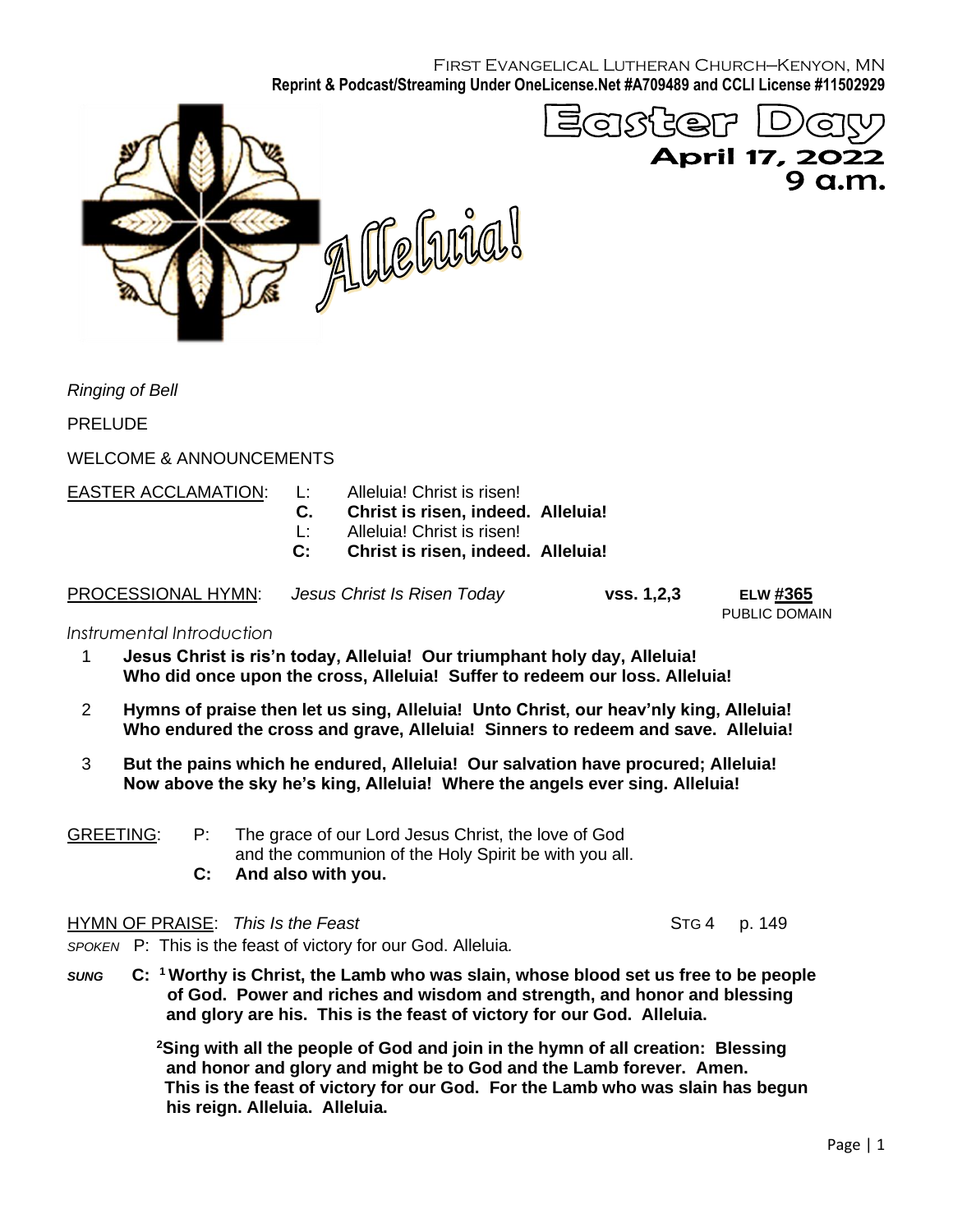## PRAYER OF THE DAY: *We pray together*

**God of mercy, we no longer look for Jesus among the dead, for he is alive and has become the Lord of life. Increase in our minds and hearts the risen life we share with Christ, and help us to grow as your people toward the fullness of eternal life with you, through Jesus Christ, our Savior and Lord, who lives and reigns with you and the Holy Spirit, one God, now and forever. Amen.**

## CHILDREN'S WORD

# A READING FROM: ACTS 10:34-43

 $34$ Peter began to speak to [the people]: "I truly understand that God shows no partiality,  $35$ but in every nation anyone who fears him and does what is right is acceptable to him. <sup>36</sup>You know the message he sent to the people of Israel, preaching peace by Jesus Christ—he is Lord of all. <sup>37</sup>That message spread throughout Judea, beginning in Galilee after the baptism that John announced: <sup>38</sup>how God anointed Jesus of Nazareth with the Holy Spirit and with power; how he went about doing good and healing all who were oppressed by the devil, for God was with him. <sup>39</sup>We are witnesses to all that he did both in Judea and in Jerusalem. They put him to death by hanging him on a tree; <sup>40</sup>but God raised him on the third day and allowed him to appear,  $41$ not to all the people but to us who were chosen by God as witnesses, and who ate and drank with him after he rose from the dead. <sup>42</sup>He commanded us to preach to the people and to testify that he is the one ordained by God as judge of the living and the dead. <sup>43</sup>All the prophets testify about him that everyone who believes in him receives forgiveness of sins through his name." WORD OF GOD. WORD OF LIFE. **C. Thanks be to God.**

### GOSPEL ACCLAMATION: *Spoken*

P: Alleluia. Lord to whom shall we go? **C: You have the words of eternal life. Alleluia.**

## THE HOLY GOSPEL ACCORDING TO: LUKE 24:1-12

### **GLORY TO YOU, O LORD**

<sup>1</sup>On the first day of the week, at early dawn, [the women] came to the tomb, taking the spices that they had prepared. <sup>2</sup>They found the stone rolled away from the tomb,  $3$ but when they went in, they did not find the body. <sup>4</sup>While they were perplexed about this, suddenly two men in dazzling clothes stood beside them. <sup>5</sup>The women were terrified and bowed their faces to the ground, but the men said to them, "Why do you look for the living among the dead? He is not here, but has risen. <sup>6</sup>Remember how he told you, while he was still in Galilee, <sup>7</sup>that the Son of Man must be handed over to sinners, and be crucified, and on the third day rise again." <sup>8</sup>Then they remembered his words, <sup>9</sup>and returning from the tomb, they told all this to the eleven and to all the rest. <sup>10</sup>Now it was Mary Magdalene, Joanna, Mary the mother of James, and the other women with them who told this to the apostles. <sup>11</sup>But these words seemed to them an idle tale, and they did not believe them. <sup>12</sup>But Peter got up and ran to the tomb; stooping and looking in, he saw the linen cloths by themselves; then he went home, amazed at what had happened.

THE GOSPEL OF OUR LORD. **PRAISE TO YOU, O CHRIST.**

### SERMON: Pastor Julie Rogness

HYMN: *I Know That My Redeemer Lives* **vss 1,2,4,8 ELW #619**

- 1 **I know that my Redeemer lives! What comfort this sweet sentence gives! He lives, he lives, who once was dead; he lives, my ever-living head!**
- 2 **He lives triumphant from the grave; he lives eternally to save; he lives exalted, throned above; he lives to rule his church in love.**
- 4 **He lives to silence all my fears; he lives to wipe away my tears; he lives to calm my troubled heart; he lives all blessings to impart.**
- 8 **He lives, all glory to his name! He lives, my Savior, still the same; what joy this blest assurance gives: I know that my Redeemer lives!**

PUBLIC DOMAIN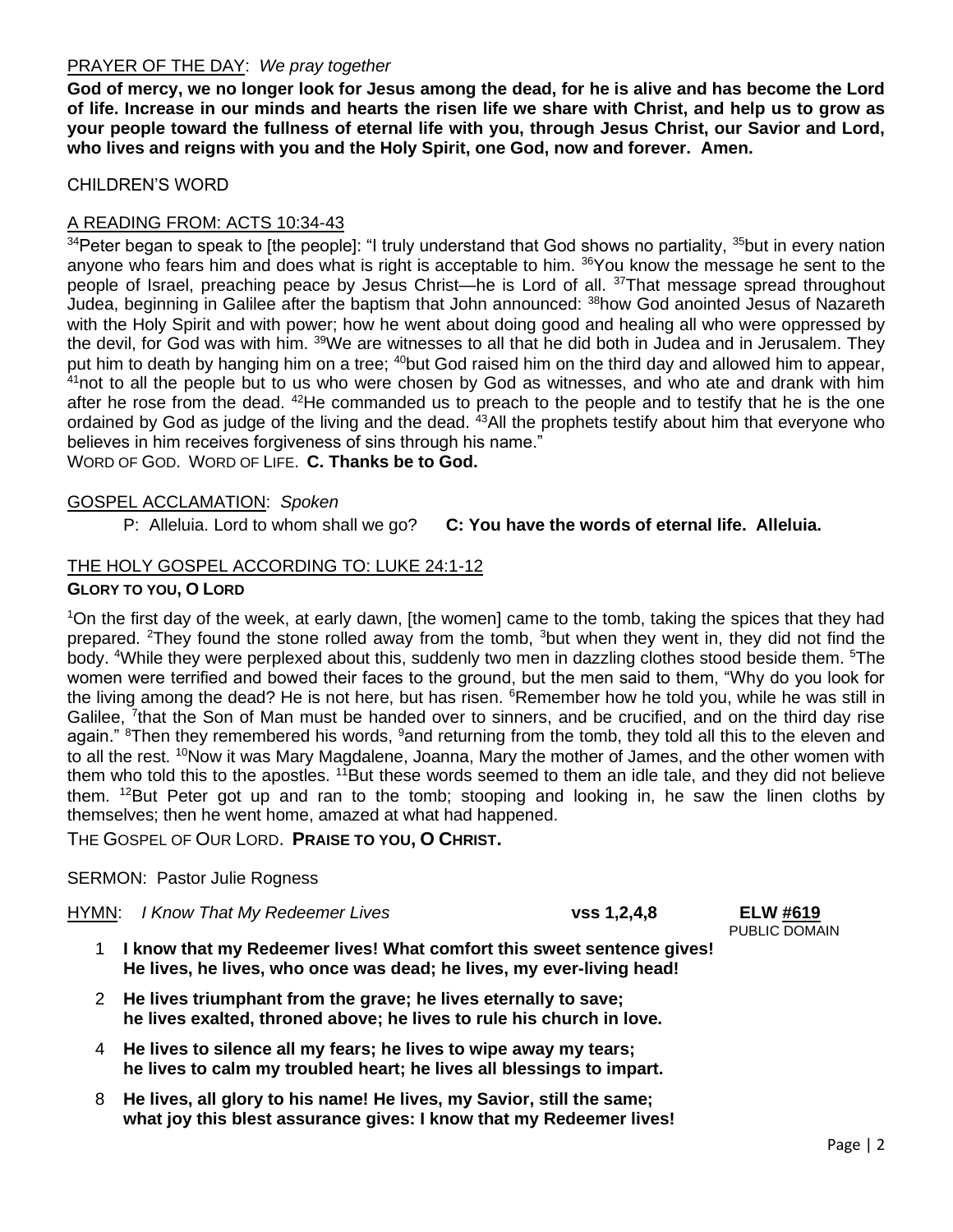## APOSTLES CREED

**I believe in God, the Father almighty, creator of heaven and earth. I believe in Jesus Christ, God's only Son, our Lord, who was conceived by the Holy Spirit, born of the virgin Mary, suffered under Pontius Pilate, was crucified, died, and was buried; he descended to the dead. On the third day he rose again; he ascended into heaven, he is seated at the right hand of the Father, and he will come to judge the living and the dead. I believe in the Holy Spirit, the holy catholic church, the communion of saints, the forgiveness of sins, the resurrection of the body, and the life everlasting. Amen.**

# **PRAYERS**

# SHARING THE PEACE & GLOBE OFFERING

*Children are invited to bring forward an offering to the globe in the front of the church. Globe offerings will go to one of our global mission partners to be decided by our youth.*

## OFFERING OF GIFTS – OFFERING PRAYER

- P: Living God,
- **C: you gather the wolf and the lamb to feed together in your peaceable reign, and you welcome us all at your table. Reach out to us through this meal, and show us your wounded and risen body, that we may be nourished and believe in Jesus Christ, our Savior and Lord. Amen.**

## CONFESSION & FORGIVENESS

P: Let us confess our sin in the presence of God and of one another.

*Silence is kept for reflection.*

- P: God of the empty tomb,
- **C: As we come to this joyful Easter Day guide our timid eyes to the cross. Remind us again of the tomb: filled and now empty. Remind us again of Mary's tears: of sorrow and now joy. Remind us again of Peter's words: denial and now telling. God of the empty tomb, grant us the grace to accept both the cost and the joy of following you. Amen.**
- P: Alleluia! Christ has risen!
- **C: Christ has risen, Indeed!**
- P: God who weaves extraordinary patterns into our ordinary lives;
- **C: Forgive us for complacency. Forgive us for taking you and yours for granted. Forgive us for failing to accept either the cost or the joy of discipleship.**
- P: Hallelujah! Christ has risen!
- **C: Christ has risen, Indeed!**

# WORDS OF INSTITUTION —LORD'S PRAYER—INVITATION TO COMMUNION

DISTRIBUTION & HYMN: *Hallelujah! Jesus Lives!* **All 5 vss. ELW #380**

PUBLIC DOMAIN

- 1 **Hallelujah! Jesus lives! He is now the Living One; from the gloomy halls of death Christ, the conqueror, has gone, bright forerunner to the skies of his people, yet to rise.**
- 2 **Jesus lives! Why do you weep? Why that sad and mournful sigh? Christ who died our brother here lives our brother still on high, lives forever to bestow blessings on his church below.**
- 3 **Jesus lives! And thus, my soul, life eternal waits for you; joined to Christ, your living head, where he is, you shall be too; with the Lord, at God's right hand, as a victor you shall stand.**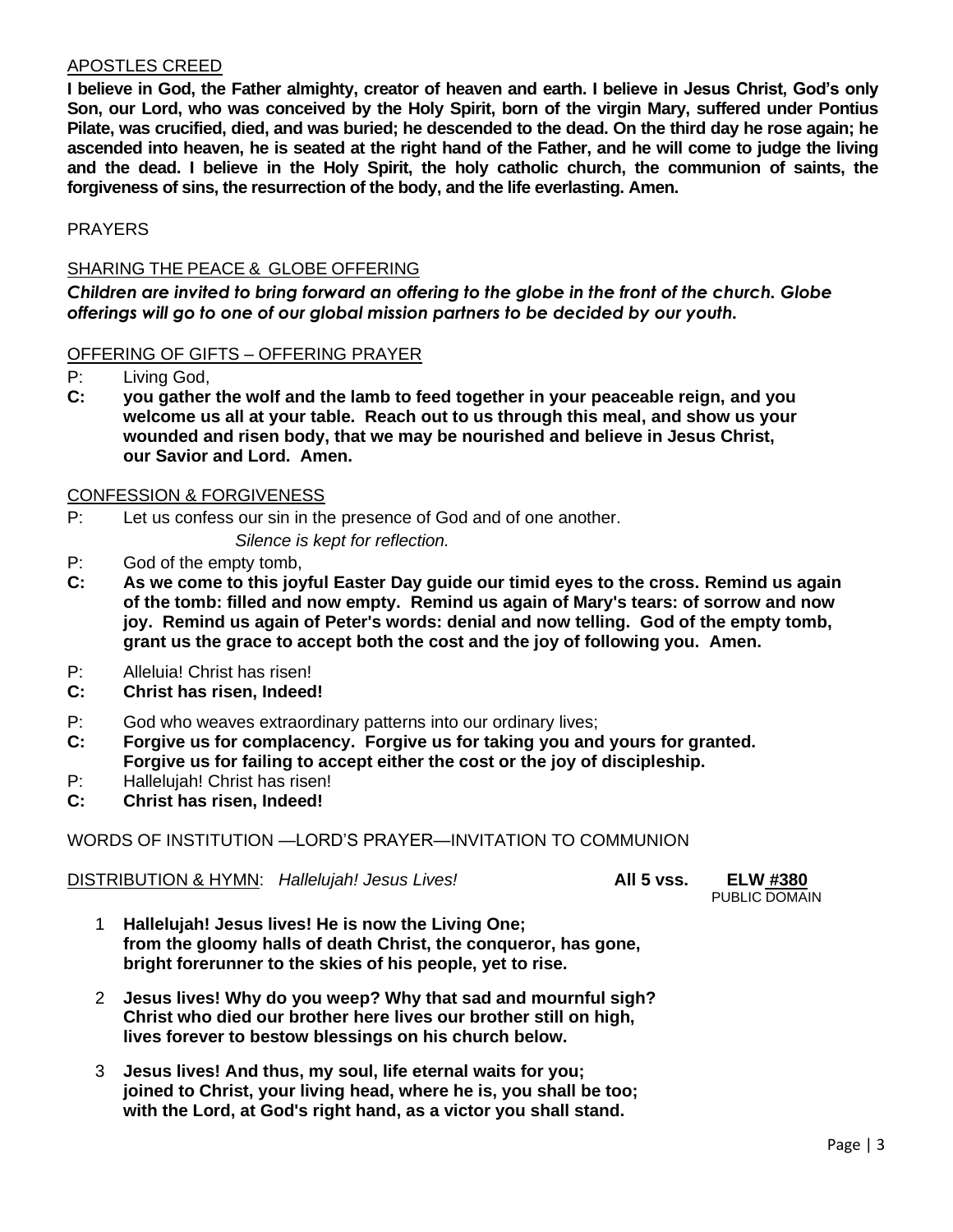- 4 **Jesus lives! Let all rejoice. Praise him, ransomed of the earth. Praise him in a nobler song, cherubim of heav'nly birth. Praise the victor king, whose sway sin and death and hell obey.**
- 5 **Hallelujah! Angels, sing! Join with us in hymns of praise. Let your chorus swell the strain which our feebler voices raise: Glory to our God above and on earth his peace and love!**

# COMMUNION BLESSING

BLESSING P: May the God who has brought us from death to life fill you with great joy. Almighty God, Father, ⊕ Son, and Holy Spirit, bless you now and forever.  **C: Amen.**

## CLOSING HYMN: *Thine Is the Glory* **3 vss. ELW #376**

PUBLIC DOMAIN

## *Instrumental Introduction*

- 1 **Thine is the glory, risen, conqu'ring Son; endless is the vict'ry thou o'er death hast won! Angels in bright raiment rolled the stone away, kept the folded grave-clothes where thy body lay.**
- *Refrain* **Thine is the glory, risen, conqu'ring Son; endless is the vict'ry thou o'er death hast won!**
- 2 **Lo, Jesus meets thee, risen from the tomb! Lovingly he greets thee, scatters fear and gloom; let his church with gladness hymns of triumph sing, for the Lord now liveth; death hath lost its sting!** *Refrain*
- 3 **No more we doubt thee, glorious Prince of life; life is naught without thee; aid us in our strife; make us more than conqu'rors, through thy deathless love; bring us safe through Jordan to thy home above.** *Refrain*

# *Ringing of Bell*

# DISMISSAL L: Alleluia! Christ is risen.

- **C: Christ is risen indeed. Alleluia!**
- L: Go in peace. Tell what God has done.
- **C: Thanks be to God.**

# **POSTLUDE**

### **PARTICIPANTS**

PASTOR—Julie Rogness ASSISTING—Tammy Fletcher, Holly Lexvold ORGAN—Tammy Hanson BRASS—Mike, Ross & Seth Aldorfer TECH CREW—Jim Braaten, Steve Johnson, Bill Lewis, Dan Rogness, Holly Aldorfer, Heidi Haugen

### **ACKNOWLEDGEMENTS**

USED WITH PERMISSION/ WORSHIP TEXTS: from *sundaysandseasons.com* under Augsburg Fortress Liturgies Annual License #SB143702. PUBLIC DOMAIN HYMNS: *Jesus Christ Is Risen Today, I Know that My Redeemer Lives, Hallelujah Jesus Lives, and Thine Is the Glory.*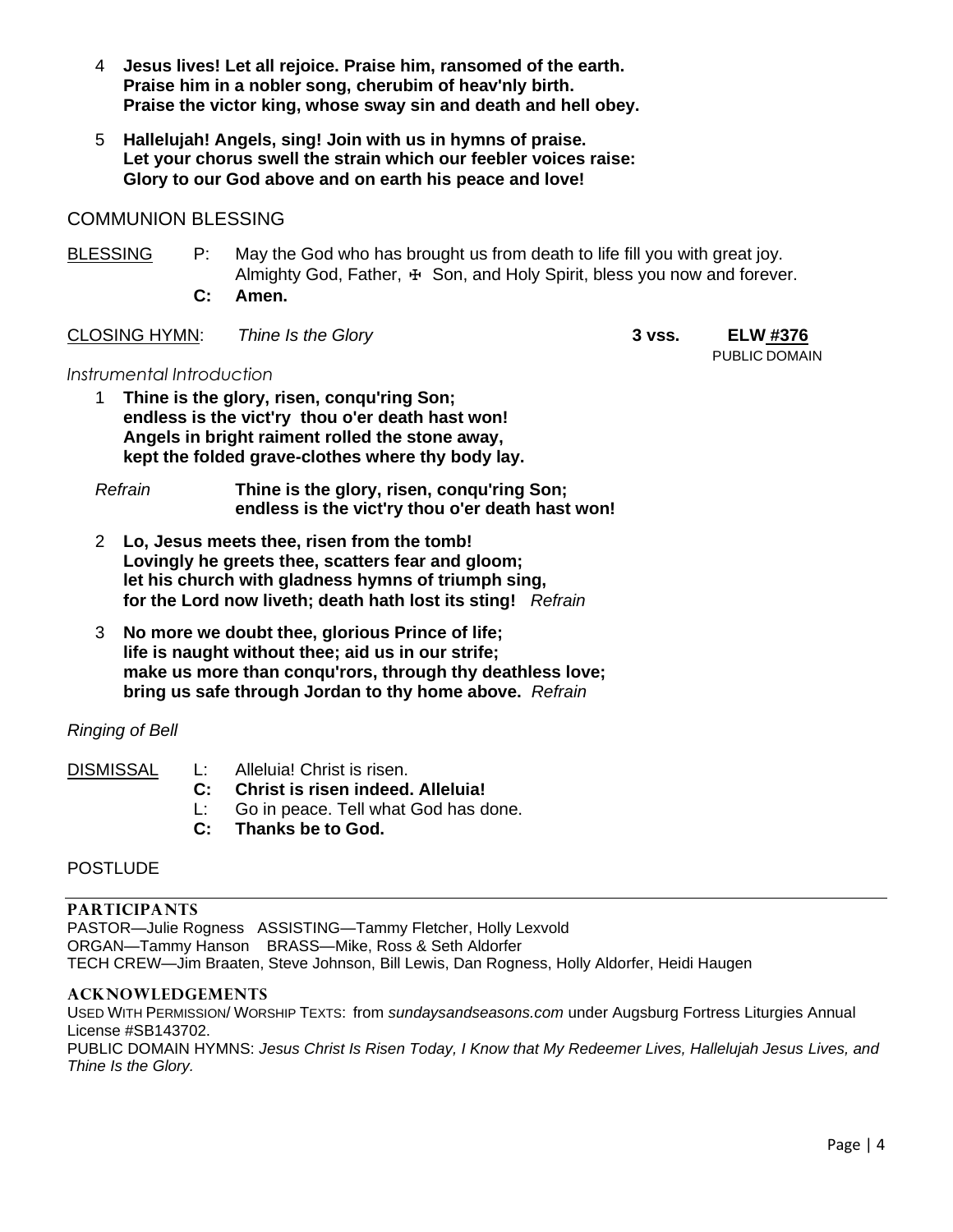# **Easter Flowers**

<sup>1</sup>In Honor of our children & grandchildren, Given by Dan & Julie Rogness.

<sup>2</sup>In Memory of Joseph & Arvella Braaten, Given by Jim Braaten & family.

<sup>3</sup>In Memory of John Herrlich, Given by Don & Candy Herrlich & families.

<sup>4</sup>In Memory of Joy Herrlich, Given by Don & Candy Herrlich & families.

<sup>5</sup>In Honor of Ellie, Joey, Monroe & River, Given by Grandma Tammy & Grandpa Ed.

<sup>6</sup>In Memory of Jeffrey Evans and Allan Angelstad, Given by Ed & Tammy Fletcher families.

<sup>7</sup>In Memory of Edward Matul, Given by Barb, Eddie, Steph, Derik & Ellie.

<sup>8</sup>In Memory of Roy & Pearl Trapp & Karen Androli, Given by the Androli family.

<sup>9</sup>In Memory of Arnold & Florence Carlson, Wally Hildebrandt & Eric Hildebrandt, Given by Kevin, Renee, Sarah & Natalie Hildebrandt.

10In Memory of Gordon Homeir & Terry Homeier, Given by Sharon Homeier & family.

<sup>11</sup>In Memory of Thelma Reetz, & Lois Kolsrud, Given by Dave Kolsrud.

<sup>12</sup>In Memory of Candy Braaten and Bev Nesseth, Given by Brad & Carm Nesseth.

13In Honor of our Children, Given by Dennis & Cora Lee Monroe.

<sup>14</sup>In Memory of Hazel & Richard Brandvold, Given by Harris & Heidi Haugen Family.

15In Memory of Beverly Peterson, Given by Frank Peterson Family.

16In Honor of Leah's & Lauren's Graduations from KWHS & Luther College, Given by Jerry & Jill Berg.

<sup>17</sup>In Honor of Grandchildren: Oliver, Harvey, Stellan, Auretta & Maisie, Given by John & Jackie Mortensen.

<sup>18</sup>In Memory of Jay Howard Held, Given by Mardell, Susan & Steve, Mary & Jon, Julie, and his Grandchildren.

19In Memory of Stephen Berge & Raymond Berge, Given by Donna, Michael, Victoria, Logan, Nolan, Tristan, Neya'miah, Chayton, Alexander, & Talon.

<sup>20</sup>In Memory of Carol & Jim Jacobbson, and Duane & Sandy Lexvold, Given by Dan & Holly Lexvold.

<sup>21</sup>In Memory of Beth Estrem Cashman & In Memory of Earl Majerus, Given by Joy & Troy Estrem.

<sup>22</sup>In Memory of Michel Seifert and Donna Lothert, Given by Brrent, Bryana & Madelyn Lothert.

<sup>23</sup>In Memory of Lyle & Geneva Canton, Given by the Canton Family.

<sup>24</sup>In Memory of Dave & Teresa Redfield, Given by Betty & Brian Redfield.

<sup>25</sup>In Memory of Harland Foss, Jim Foss, & Linda Kinney, Given by their family.

### **CONNECTIONS**

WEBSITE: **flckenyon.org** FACEBOOK: **First Evangelical Lutheran Kenyon MN**

YOUTUBE CHANNEL: **<https://www.youtube.com/c/FirstEvangelicalLutheranChurchKenyon>** Pastor E-Mail: **[firstpastorkenyon@gmail.com](mailto:firstpastorkenyon@gmail.com)** Pastor Phone: 952-994-1201 Church E-Mail: **[firstlutherankenyon@gmail.com](mailto:firstlutherankenyon@gmail.com)** Church Office Phone: 789-5261

### **REMEMBER IN PRAYER**

Sid Strandemo, Faye Marcuson, Lila Cole, Mona Boomgarden, Helen Aase, Jennifer Lerfald, Carol Ronning, Carolyn Walker.

| <b>CALENDAR</b> |                    |                                                                     |
|-----------------|--------------------|---------------------------------------------------------------------|
| Sun/APR 17      | <b>9 AM</b>        | EASTER DAY WORSHIP- In Person & Live-Streamed (NO Sunday School)    |
|                 | 7 PM               | AA                                                                  |
| Tue/APR 19      | 6 PM               | STEWARDSHIP - Conversation w/Emily Carson - In PERSON at First Luth |
| Wed/APR 20      | 6 PM               | <b>WED WORSHIP</b>                                                  |
|                 | $6:30 \text{ PM}$  | Confirmation                                                        |
|                 | $7:45 \text{ }$ PM | Council                                                             |
| Thu/APR 21      | $6:30 \text{ PM}$  | Scouts/Pack/Reghatta (*fellowship hall)                             |
|                 | 7 PM               | AA                                                                  |
| Sat/APR 23      | 8-Noon             | WELCA Spring Gathering Cannon River Conference - INFO BELOW         |
|                 |                    |                                                                     |

# **Cannon River Conference/WELCA Spring Gathering—Saturday, April 23—**Hosted Here at First Lutheran.

8-9 am/Check-in/Coffee/Displays**—**9 am/Program**—**11:30/Lunch. We have planned the morning to be informative, enlightening and inspiring. Carmen Nesseth has been our WELCA Conference Convener since 2018. We encourage women from our congregation to attend. We look forward to meeting new people and renewing old friendships. Please Pre-Register. Registration forms can be picked up at church